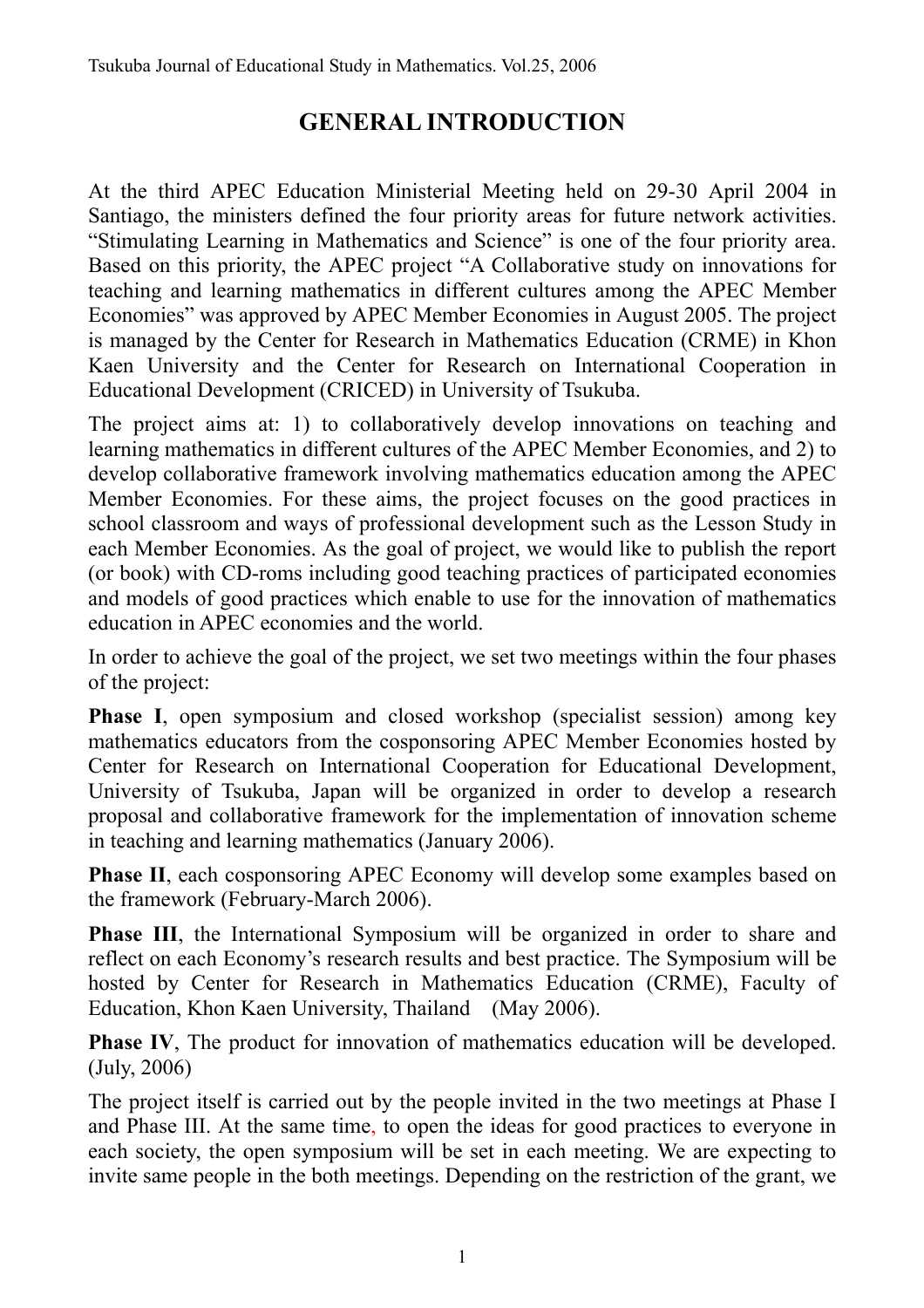are expecting to invite people from the following countries: USA, Japan, Korea, Australia, Chili, China, Hong Kong, Vietnam, Thailand, Philippines, Indonesia, Malaysia and Singapore. At the same time, we have been making effort to invite more people from other APEC economies. Participating of matheducators who have wishes to come to self fund will be acceptable.

The foci of the two meetings are to share the ideas of good practices from participants and structuring, developing and reviewing the product with VTR for teacher education and reform movement in Mathematics Education.

### **Ways of Publications**

We develop our results through first and second meeting. At first meeting, participants present the discussion paper with some examples of good practice. At the end of first meeting, we would like to set editorial board, the clear format and structure of final papers with VTR. At second meeting in Thailand, participants are expecting to present papers with VTR based on the format and structure. After the discussion in Thailand meeting, we need to revise papers with VTR.

We are planning to report following ways. Contributions in the first meeting of Tokyo will be sited on the conference website and published from the Special Issues of Tsukuba Journal of Educational Study in Mathematics. Contributions in second meeting of Khon Kaen will be sited on the conference website and published from the Special Issues of Journal of Center for Research in Mathematics Education. Finally, we are planning to publish the comprehensive, revised and accepted papers in two meetings as a book with DVD or CD-roms.

### **Tentative Definition of Good Practice in Mathematics**

 We use the word of good practice in mathematics classroom as for the reform of each economy's mathematics education. It must not be the same depending on each economy. The ideas of innovation included in good practices might be useful for other economies. Depending on the result of TIMSS video tape study, we knew that there are differences among countries. There are strongly impressed people in the world by distributed VTR tapes. But we know that the study itself did not aim to know what the good practice is and which country should be the model of the mathematics lesson. In each economy there are a lot of researches in classroom and matheducators have been developing the good practices. On the other hands, there are problems that they can not write what, how and why good it is because there are no appropriate scientific ways to illustrate it as understandable among different cultural societies.

This project focus on gathering good practices themselves from participants in each economy and discuss what is good, why it is and how the teacher can develop such a good practice. If we discuss these points, we may know that how each good practice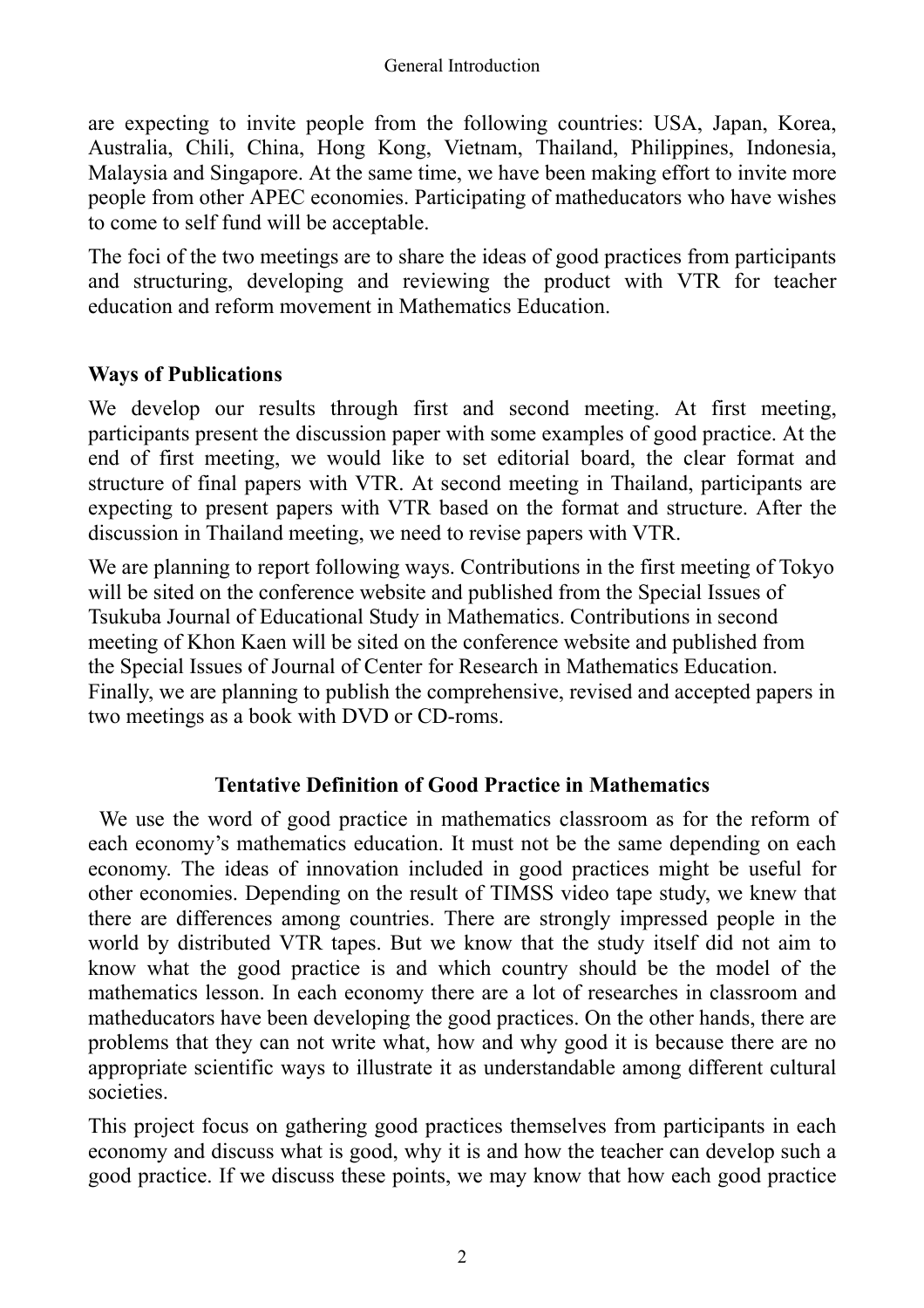has been done on different cultural setting and through the using these difference as our mirrors, we revalue our good practice from different perspective and get ideas and models for innovation of our mathematics education and try to use the model to the reform.

Indeed, TIMSS video tape study enables us to know how useful to look at a short part of the lesson and discuss about analyzing of it by each of us such as why it is good and why teacher did such a way. Through the meetings, we would like to talk about each good practice and define how we can express good practice. At the beginning of this project, we tentatively define the good practice in mathematics with following conditions.

- 1) It is visible, recordable in the classroom and can be showed to other people.
- 2) It may be known as a good approach in an economy.
- 3) There is a teacher who is well known by its approach.
- 4) It may be known as useful for the reform of mathematics education.
- 5) Many teachers may have their wish to do the same approach.
- 6) It may be taught in the teacher education (pre-service or in-service)
- 7) Against its approach, on contrast, there are different/traditional approaches based on different/traditional value.

These conditions are tentative as for imaging what it is. One of the goals of project is to develop visible models of good practices which can be used for teacher educations with DVD or CD-roms (or distributed through Internet) in each economies. Thus in the meetings, it is necessary to show and share examples by VTRs (digital movies).

## **Structure of Meeting in Tokyo, January 15-16, 2006**

The aims of Phase I, first meetings, are constructed with two components to share the ideas for good (or best) practices, know the diversity meanings and approach in different cultures and share the good ideas of ongoing professional development such as the Lesson Study. First component of the meeting is open symposium based on key note lectures and symposium for shearing ideas. Second component is closed workshop (specialist session) to share the good practices in each economy, knowing why it is good and the developing shared frameworks for second meetings in Thailand.

The structure of meeting in Tokyo is explained in following schedule and obligation of participants of workshop will be written after the schedule.

## **Schedule of APEC - Tsukuba meetings in Tokyo**

Following are schedule of APEC - Tsukuba meetings in Tokyo. Titles of lectures are tentative.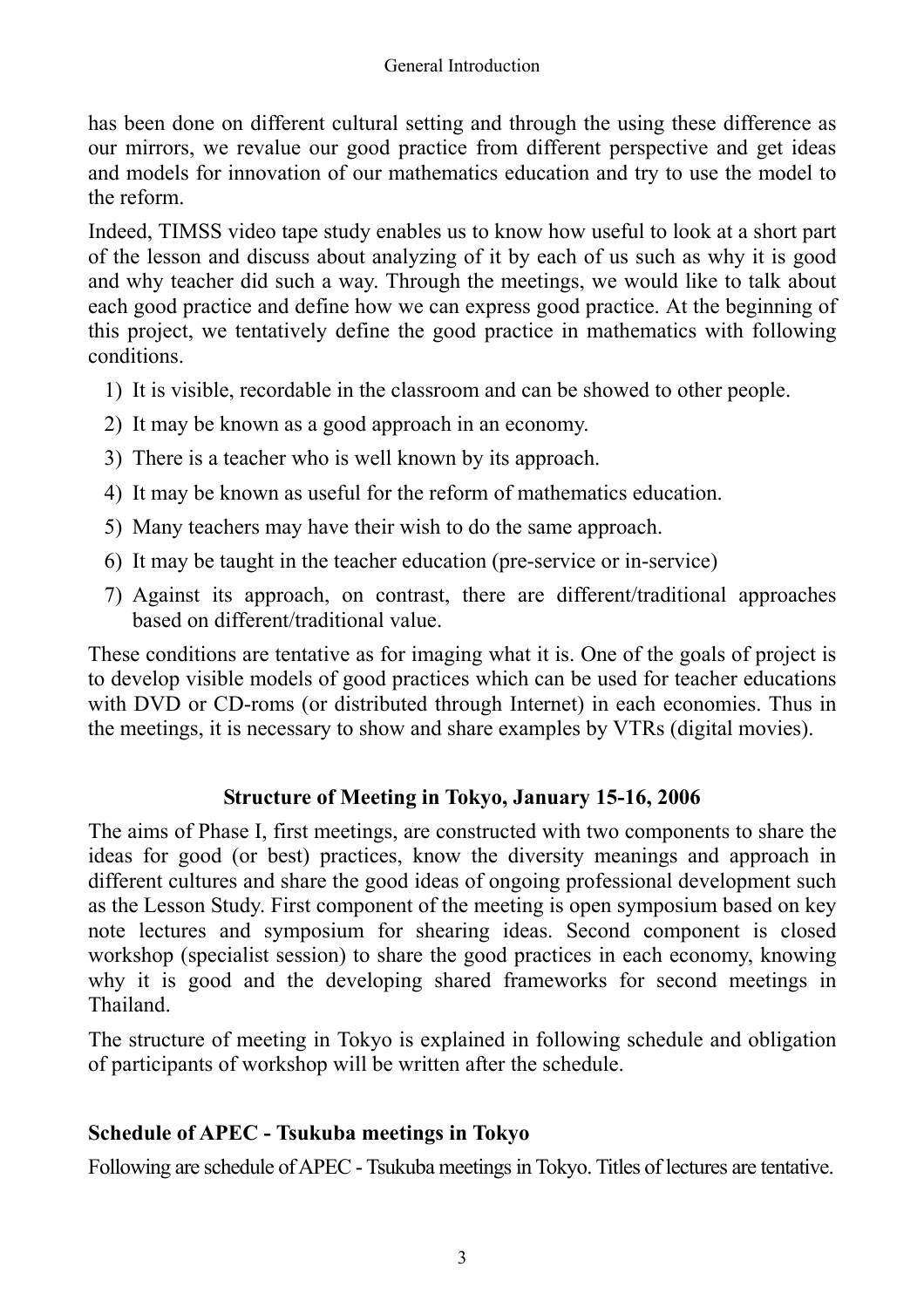**Jan 14 SAT.** Arrival of Participants

**Jan 15 SUN.** Open Symposium for planning collaboration (APEC participants survey of other countries' reform movements):

### **Improving the Quality of Education for Developing Numeracy on Education for All: Planning the International Collaboration for Future**

Keynote lectures:

"Mathematical Literacy for Living from OECD-PISA perspective"

Dr,.Jan de Lange, Director, Freudenthal Institute, Netherlands.

Chair, OECD-PISA technical committee

"Japanese Lesson Study for Developing Best Practice"

Professor Akihiko Takahashi, DePaul University,

Professor Shizumi Shimizu, University of Tsukuba

Panel for sharing the ideas of projects for planning international collaboration on Numeracy:

"How have countries adopted the Lesson Study Approach for Educational Development on their JICA Projects ?"

General view of JICA Projects

Presentation from Countries on JICA Projects in Mathematics

**Jan 16 MON.** Open symposium on APEC:

### **"International Symposium on Innovative Teaching Mathematics through Lesson Study"**

Welcome Speech, Yoichi Iwasaki President of the University of Tsukuba

Opening Address, Dr. Chira Hongladrom, Lead Shepherd of APEC Human Resouce Development Working Group,

Key note lectures:

"Professional Development through Lesson Study: A Lesson learned from US"

Professor Catherine C. Lewis, Mills College USA

"Comparative Study of Mathematics Classroom"

Professor Frederick Leung, Hong Kong

Lectures:

"Innovation of mathematics teaching with ICT"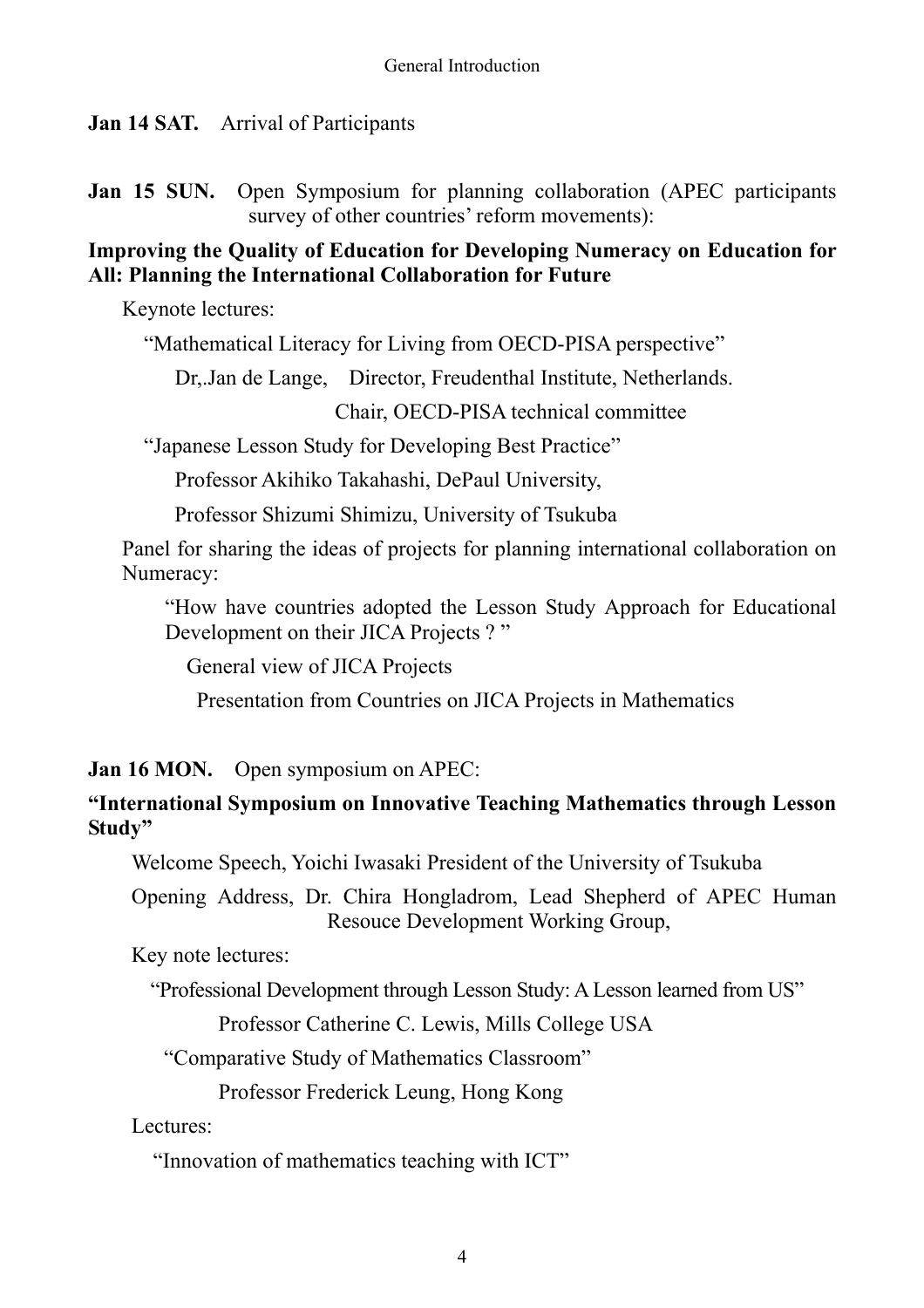#### General Introduction

 Professor Yasuyuki Iijima, Aichi University of Education, Japan "Good Practice in Korea"

Professor Kyoungmee Park, Korea

"Open-ended Approach and Teacher Education"

Professor Maitree Inprashita, Thailand

General Discussion:

"Developing Research for Good Practice and its Methods"

Modulator: Professor Tad Watanabe, USA

**Jan 16 to Jan 20.** Specialist session on APEC

## **"International workshop on Innovative Teaching Mathematics through Lesson Study"**

Jan 16 (after open symposium) Opening of Specialist Session

| Jan 17 Morning | School visit: Elementary School, University of Tsukuba. |
|----------------|---------------------------------------------------------|
| Jan 18 Morning | School visit: Secondary School, University of Tsukuba   |
| Jan 20 Noon    | Closing                                                 |

## **Ways of Specialist session, Jan 16 – Jan 20, in APEC-Tsukuba Conference**

One of the goals of project is to develop visible models of good practices. At specialist session, we would like to discuss following points based on contribution from participants: what lesson study is, what the good practice is, why it is good, how it was developed. At the last stage of the session, we would like to conclude the reliable format, structure and categories of topics to describe good practice in mathematics education.

Specialist session will be managed by following two ways.

- a. Lesson Study meetings at the attached schools on January 17 and 18 mornings
	- 1) Short explanation of the lessons
	- 2) Lesson observations
	- 3) Discussion about lessons after observations
	- 4) Discussion about what Japanese way of the lesson study is.
- b. Presentation and discussion depending on categories

Presentation and discussion are categorized by topics depending on their full papers. Tentative categories are followings but it is not aimed to orient the contents of papers.

A. Lesson Study Project for special themes in mathematics education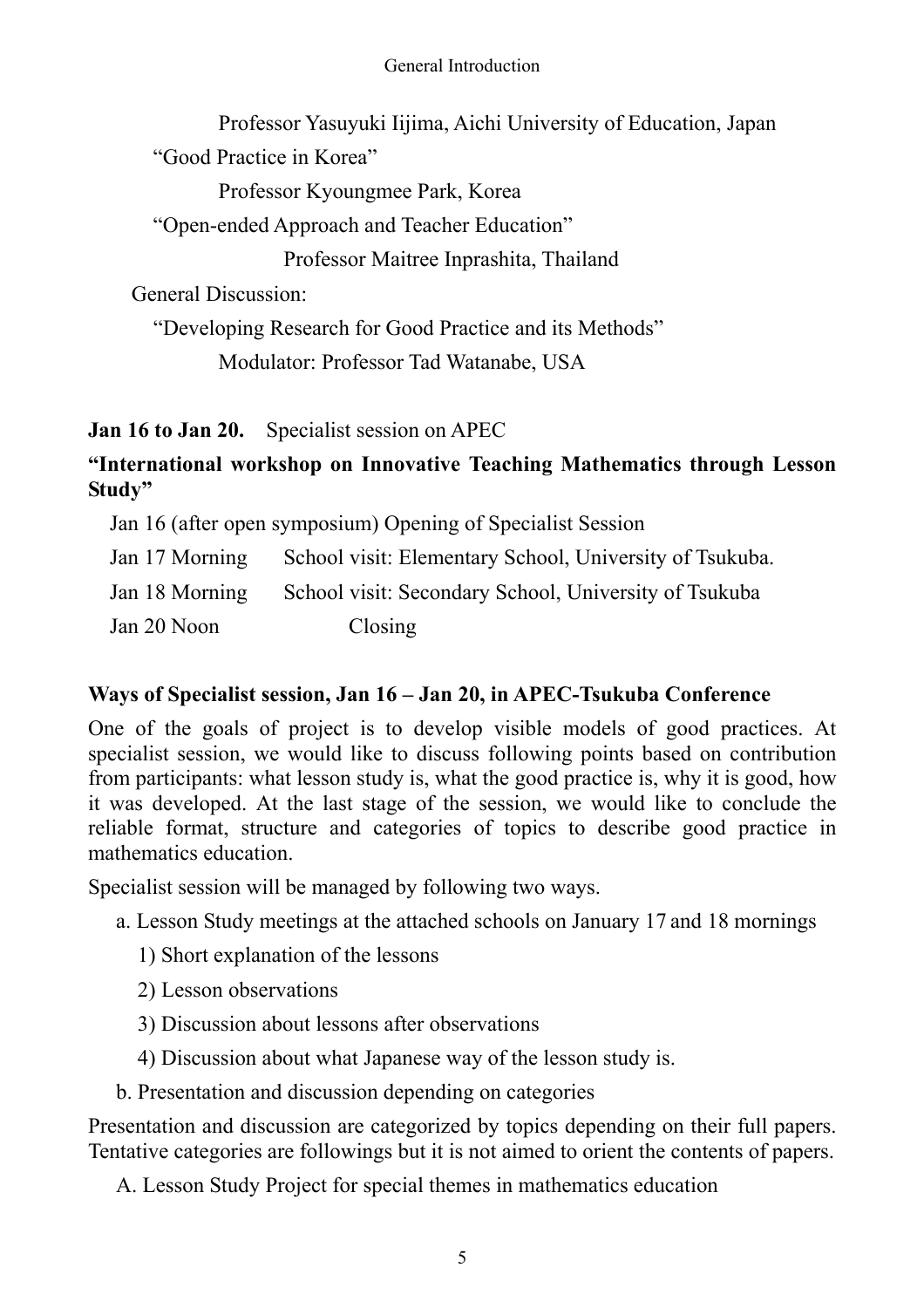- B. Lesson Study Project for developing Innovative lesson approaches
- C. Lesson Study Project for teacher education and professional development
- E. Lesson Study Project for Implementing Curriculum
- F. Lesson Study Project with ICT

Presentation and discussion are managed following ways.

1) Modulator and presenters are nominated depending on their papers

The role of modulator is refocusing on special topics to be discussed.

2) 30 minutes (or less) presentations including questions and answers

The aim of presentation is sharing ideas on good practices. In presentation, the presenter prepares his/her presentation with a short movie (10 minutes or less). Presentation must answer what is good, why it is good, and how it is developed. The methodology to show video movie, the way of presentation, itself is also meaningful for discussing how useful to look at a short part of the lesson for teacher education.

3) Modulator poses the questions and having short Break.

After three or four presentations, the modulator pose some questions which are useful for sharing key and meaning full ideas for innovation of mathematics education, knowing difference and developing the ideas for innovation of mathematics education.

4) Discussion in group depending on questions

Group discussion is done by participants from economies and observers.

- 5) Each group reports in 5 minutes
- 6) Modulator integrates reports and writes the concluding paper with reporters.

# **Venues of APEC - Tsukuba Conference in Tokyo**

The meetings will be held following places:

Jan 15-16: International Conference Auditorium

JICA INSTITUTE FOR INTERNATIONAL COOPERATION

http://www.jica.go.jp/english/contact/ific/index.html

Jan 17-20: Attached Schools, University of Tsukuba at Tokyo

http://www.gakko.otsuka.tsukuba.ac.jp/map.jpg

and Meeting Rooms:

JICA INSTITUTE FOR INTERNATIONAL COOPERATION

Accommodations of representatives is going to be sited at the hotel in JICA Institute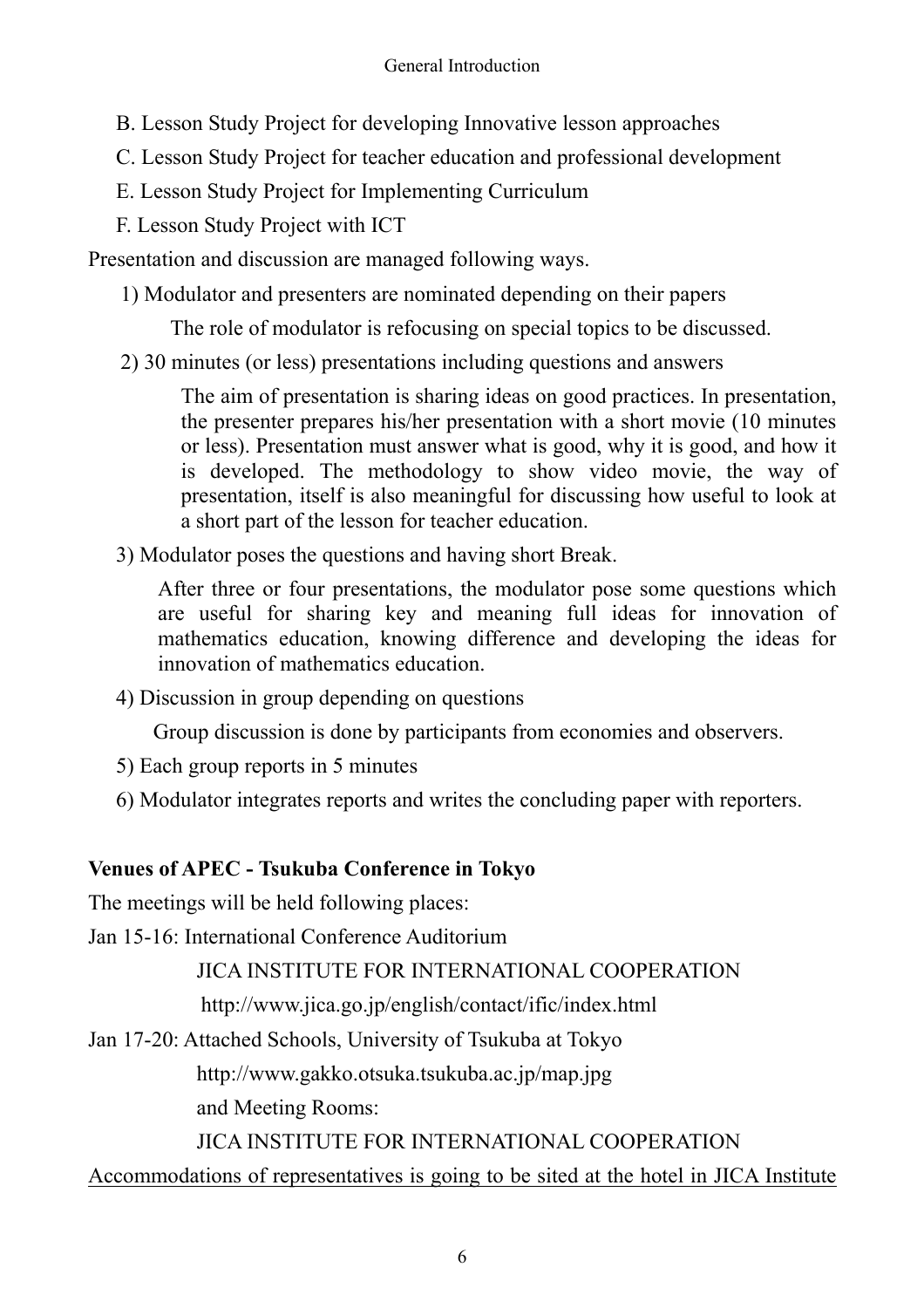# for International Cooperation Building in Tokyo

## **Important Information for Participants at First Meeting in Tokyo**

## **Format of the papers**

The format of all papers including lectures and presentation in open symposium is the PME format<sup>1</sup> by Adbe pdf or MS word. There are no limitation of pages in the case of lectures in January 15 and 16. In the case of lectures in January 15 and 16, simultaneous translation English-Japanese is set for Japanese participants. Thus, it is necessary to have papers for translation.

For specialist sessions, we are expecting 8 pages but if necessary we do not count the pages of Appendix. You can see any papers of PME on ERIC by the key words "Psychology of Mathematics Education"

# **Dead line of submission**

Please send your paper to apec@criced.tsukuba.ac.jp **no later than January 7** for people can read before your coming to the conference.

# **Recommended format of the paper for specialist session**

Followings are the expecting contents of full papers for specialist session:

- Description of Good Practices
- Why we can say it as good practices?
- $\bullet$  What kind of reform is expected by such kinds of practices? If necessary:

Please describe the setting in curriculum standard for

explaining why it is good.

Please explain it by the technical term of mother language as well as English meanings of it.

Please explain it with relation to the world mathematics education research movement.

• Through the conference we would like to elaborate and develop appropriate ways of research paper format for describing and qualifying the good practice. Thus, you do not necessary to imagine the passed PME style research papers for writing your paper. It is better for us to consider using it to teacher education with example of VTR.

 $\overline{a}$ 1 http://www.pme30.cz/doc/PME30Template.rtf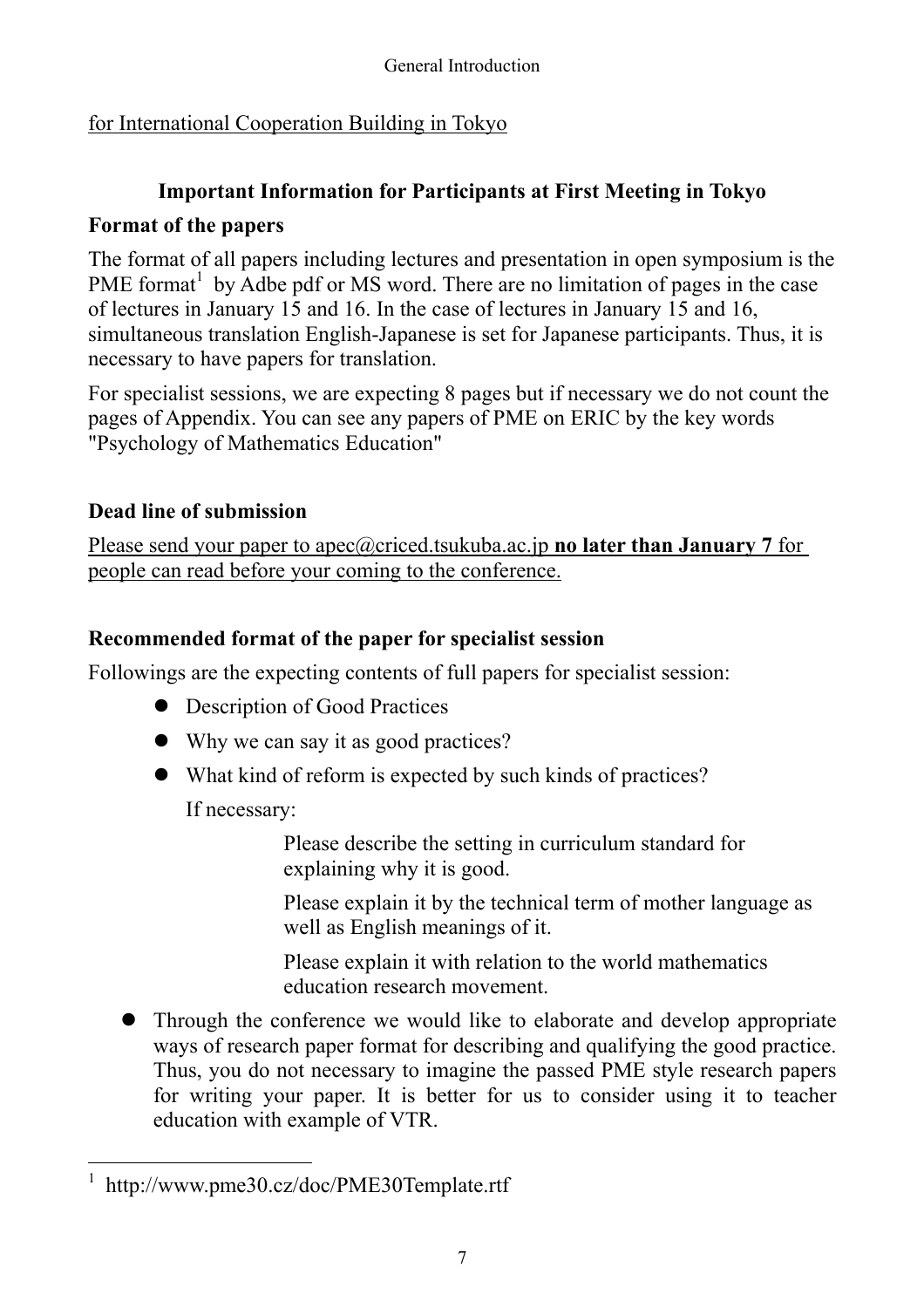• If necessary, you can add pages with the appendix for describing details of the lesson but at the same time, people could not read if you put appendix too many protocols in the lesson. If necessary, it may be also useful if you can add the lesson plan with your economy's format as well as excerption of protocols of the lesson.

Additionally, at your presentation in conference, please use VTR or the data file of movie within 10 minutes for introducing a good practice. It may be necessary that VTR is edited with captions in English for understanding.

Following is an example:

http://e-archives.criced.tsukuba.ac.jp/en/result\_data.php?idx\_key=1034 You can see clearer/heavier version: http://www.criced.tsukuba.ac.jp/math/teaching-material.html Exploring Japanese Mathematics Lesson -For sharing key ideas- .wmv (short ver.)(53.3MB)

This is an example. The ways of developing VTR and showing may be a good topic to be discussed in our meeting. In this case, it is developed for teacher education. It is expected that teacher educator, in this case Masami ISODA, explains each situations. Depending on the ways of using, it is not comfortable because there is no explanation about whole lesson and teaching plan. Captions are not protocols!

The video more than 10 minutes is not appropriate to understand because English is the second language for most of participants. It must be helpful for all people if your paper including some protocols and resume of VTR for understanding your VTR.

## **Supporting Travel Expense**

Your travel expense will be supported from APEC Singapore Office or University of Tsukuba. The necessary information will be send to each person. If you have question in process, please ask immediately to the correspondences.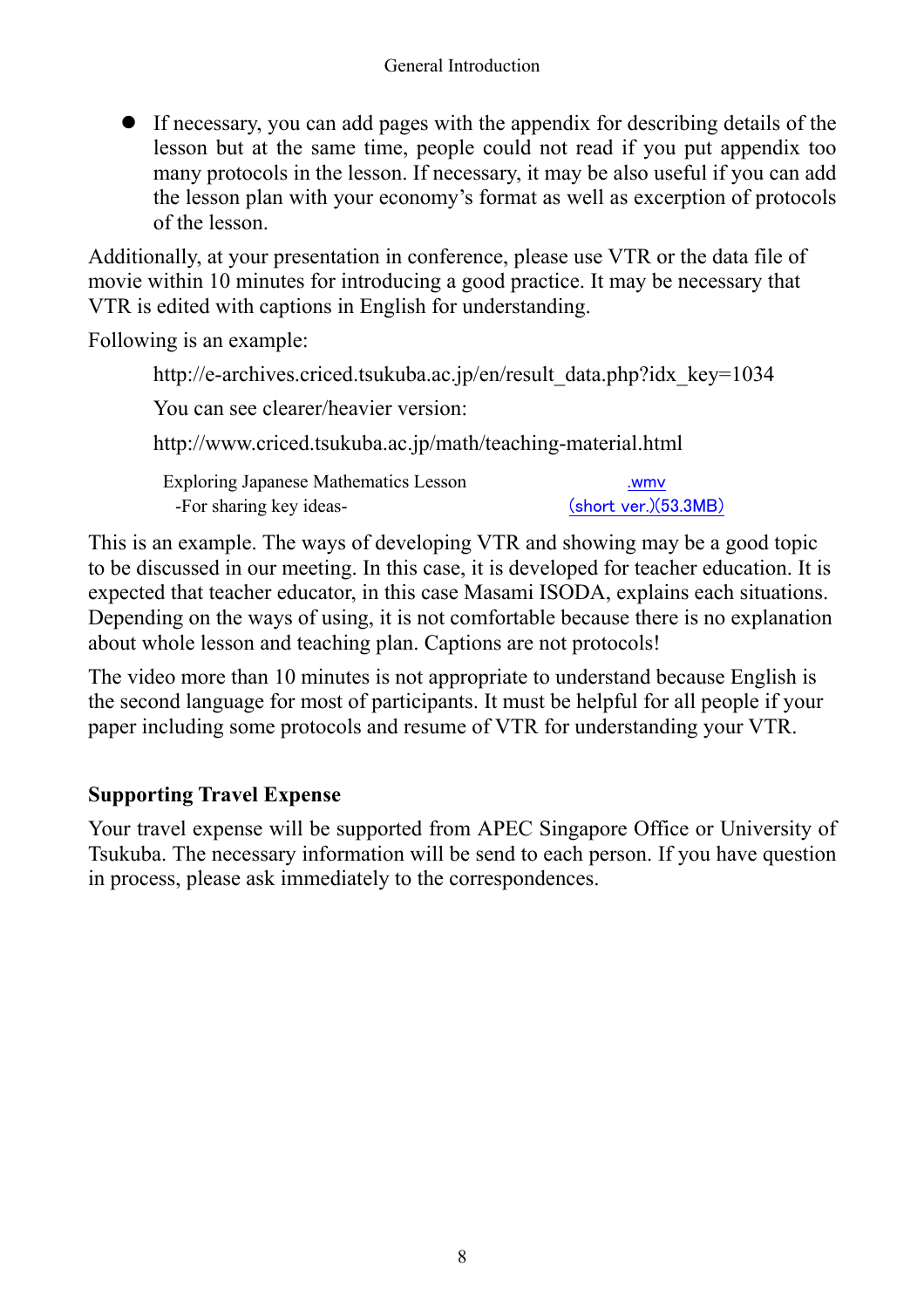#### General Introduction

### **List of Correspondence of the Conference**

Chair of organizing committee ISODA, Masami Associate Professor of Mathematics Education, International Cooperation in Educational Development University of Tsukuba, 305-8572 Japan isoda@criced.tsukuba.ac.jp, Tel: +81-29-853-7286, Fax: +81-29-853-7288

Program organizer SHIMIZU, Shizumi Associate Professor of Mathematics Education, Graduate School of Comprehensive Human Science University of Tsukuba, 305-8572 Japan

Organizing Committee OKUBO Kazuyoshi, Hokkaido University of Education SHIMIZU Yoshinori, University of Tsukuba YOSHIDA Minoru, Shinsyu University SAITO Noboru, Naruto University of Education BABA Takuya, Hiroshima University NINOMIYA Hiroyuki, Ehime University

Supporting Members CHINO, Kimiho., MIYAKAWA, Takeshi., AOYAMA, Kazuhiro. Researchers, Mathematics Education, International Cooperation in Educational Development University of Tsukuba, 305-8572 Japan chinok@criced.tsukuba.ac.jp, Tel&Fax: +81-29-853-6573

Conference Host University of Tsukuba